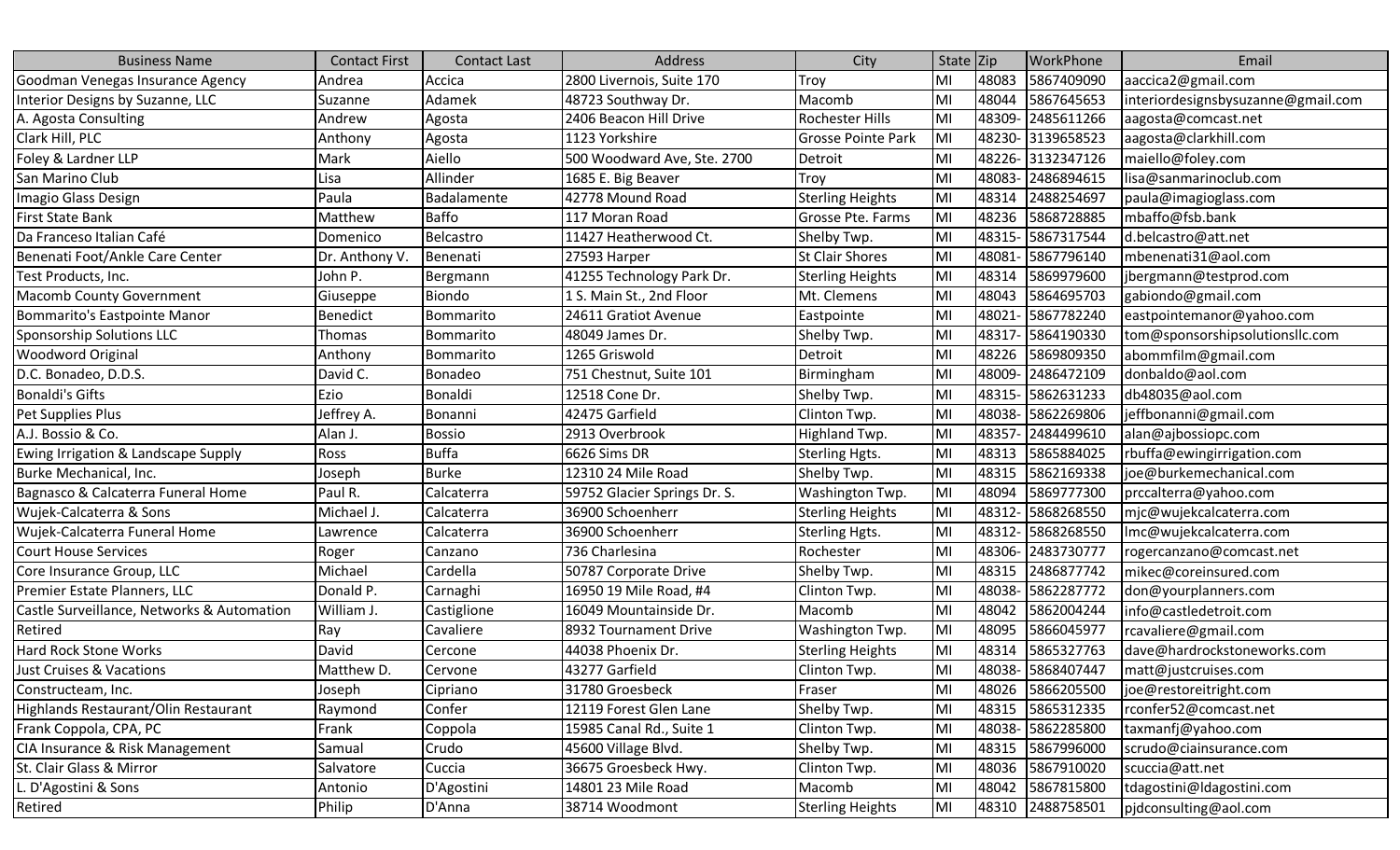| <b>Amusement Vending</b>              | Peter          | DeAngelo         | One Lafayette Plaisamce, #1413 | Detroit                 | MI  |        | 48207 3132317040  | petedeangelo@comcast.net            |
|---------------------------------------|----------------|------------------|--------------------------------|-------------------------|-----|--------|-------------------|-------------------------------------|
| DeCarlo's Banquet Ctr.                | Gary A.        | DeCarlo          | 6015 E. 10 Mile Road           | Warren                  | MI  | 48091- | 5867596500        | garydecarlo@outlook.com             |
| DeCarolis Dental Assoc., PC           | Dr. John A.    | <b>DeCarolis</b> | 2250 Chestnut Drive            | <b>Bloomfield Hills</b> | MI  | 48304  | 2486453700        | decarolisdental@comcast.net         |
| <b>First State Bank</b>               | Alfred         | <b>DeFlaviis</b> | 24300 Little Mack              | St. Clair Shores        | MI  | 48080- | 5864456615        | adeflaviis@fsb.bank                 |
| San Marino Club                       | Antonio        | DeLuca           | 1685 E. Big Beaver             | Troy                    | MI  | 48083  | 5869399991        | tdeluca@woodsconstruction.com       |
| <b>MAGIO Glass Design</b>             | Michael        | Dentamaro        | 42778 Mound Road               | <b>Sterling Heights</b> | MI  | 48314  | 2488254697        | michael@imagioglass.com             |
| Retired                               | Ronald A       | DiBartolomeo     | 44280 Manitou Drive            | Clinton Twp.            | Mi  | 48038  | 5865318728        | rdibar@comcast.net                  |
| Horizon Bank                          | Joseph         | <b>DiCicco</b>   | 2555 Crooks Road, #100         | Troy                    | MI  | 48084  | 2487812587        | JDiCicco@horizonbank.com            |
| Hinman & DiCicco PLC                  | Lucia          | <b>DiCicco</b>   | 5108 23 Mile Road              | Shelby Twp.             | MI  | 48316  | 5865804665        | lucia@hinmandiciccoplc.com          |
| Century 21 AAA North                  | Frank          | DiGiorgio        | 71050 Van Dyke                 | Romeo                   | MI  | 48065  | 5867520600        | fdigiorgio@me.com                   |
| <b>Genesis Cadillac Chevrolet</b>     | Christopher    | DiGiuseppe       | 19900 E. 9 Mile Road           | St. Clair Shores        | MI  | 48080  | 5865411524        | chrisd@genesiscadillac.com          |
| Mirage Catering, Inc.                 | John           | DiGiuseppe, Jr.  | 16980 18 Mile Road             | Clinton Twp.            | MI  | 48038- | 5862282222        | john@themiragebanquets.com          |
| Ameriprise                            | Frank          | DiLorenzo        | 43900 Garfield, #200           | Clinton Twp.            | MI  | 48038  | 8102175575        | frank.v.dilorenzo@ampf.com          |
| D & T Construction                    | Vince          | DiLorenzo        | 978 Knob Creek Drive           | Rochester               | MI  | 48306  | 5835320502        |                                     |
| ReMax Suburban, Inc.                  | John           | DiPiazza         | 50316 Plum Lane                | Macomb                  | MI  | 48044- | 5866342246        | jdipiazza@comcast.net               |
| <b>Shelby Family Dentistry</b>        | Arnaldo I.     | Direzze          | 51221 Schoenherr #102          | Shelby Twp.             | MI  | 48315- | 5867260030        | ron@shelbydental.com                |
| Duo-Care Carpet Cleaning              | Joseph P.      | Divozzo          | 51620 Oro Drive                | Shelby Twp.             | MI  | 48315  | 5862639930        | jdivozzo@gmail.com                  |
| <b>Duo-Care Carpet Cleaning</b>       | Michael        | Divozzo          | 51620 Oro Drive                | Shelby Twp.             | MI  | 48315- | 5863212353        | mdivozzo@gmail.com                  |
| O & E Investments                     | Gino           | Esposito         | 33653 Clipper Ct.              | Chesterfield Twp.       | MI  |        | 48047- 5867168420 | gino33653@comcast.net               |
| Michigan Box Company                  | Carl           | Fontana          | 26080 Salem Road               | <b>Huntington Woods</b> | MI  | 48070  | 3138458950        | carlbfontana@gmail.com              |
| Macomb County Clerk/Register of Deeds | Anthony        | Forlini          | 120 N. Main                    | Mt. Clemens             | MI  | 48043  | 5865302098        | aforlini@gmail.com                  |
| Macomb County Assistant Prosecutor    | Steven R.      | Fox              | 1 S. Main Street               | Mt. Clemens             | MI  | 48043  | 5864664115        | sf573@comcast.net                   |
| <b>Sealing Engineered Solutions</b>   | Pietro G.      | Fuciarelli       | 61334 Windwood Ct.             | Washington              | lMl | 48094- | 5862841159        | fuciarellip@yahoo.com               |
| Oak Hills Construction                | Peter A.       | Fuciarelli       | 43179 W. Kirkwood              | Clinton Twp.            | MI  | 48093  | 8103437233        | pfuciarelli@yahoo.com               |
| First Financial Coaching, Inc.        | <b>Jeffrey</b> | Furest           | 144 South Main St.             | Mt. Clemens             | MI  | 48043  | 5862017992        | jeffcfurest@firstfinancialcoach.com |
| Ishbia & Gagleard, P.C.               | Michael        | Gagleard         | 251 Merrill St., 2nd Floor     | Birmingham              | MI  | 48009- | 2486478590        | mag@iglawfirm.com                   |
| <b>BDO USA, LLP</b>                   | Philip J.      | Gaglio           | 6522 Elkrun Ct.                | Clarkston               | MI  | 48348  | 2486883379        | pgaglio@usa.net                     |
| Cellar 104 - World Varietal Winery    | Davaid         | Gagnon           | 104 Macomb Place               | Mt. Clemens             | MI  | 48042  | 5862063332        | davidgagnontcb@gmail.com            |
| 1st Choice Realty & Property Mgmt.    | Greg           | Gagnon           | 51543 Van Dyke                 | Shelby Twp.             | MI  | 48316  | 5864199900        | ggagnon@wowway.com                  |
| Retired                               | David F.       | Galli            | 11261 Wilshire Dr.             | Shelby Twp.             | MI  | 48315  | 2486705413        | dfgalli@gmail.com                   |
| Tape Master Tool                      | Daniel A.      | Galli            | 900 Rochester Road             | Troy                    | MI  | 48083- | 2486704912        | dag@tapemastercnc.com               |
| <b>Gallo Companies</b>                | Frank          | Gallo            | 39497 Vinnie Drive             | Clinton Twp.            | MI  |        | 48038- 8104992302 | frank@gallocompanies.com            |
| <b>Gallo Companies</b>                | Tony J.        | Gallo            | 6303 26 Mile Road, #200        | Washington              | MI  |        | 48094- 5867867600 | tony@gallocompanies.com             |
| TR Design Group                       | Mark D.        | Garagiola        | 6109 Glen Eagles Drive         | <b>West Bloomfield</b>  | MI  |        | 48323- 2487923256 | mark@mgarchitectllc.com             |
| Kerr Russell & Weber, PLC             | John D.        | Gatti            | 500 Woodward Ave, Ste. 2500    | Detroit                 | MI  | 48226  | 3139610200        | jgatti@kerr-russell.com             |
| Macomb County Circuit Court           | Hon. Julie     | Gatti            | 40 N. Main St., 4th Floor      | Mt. Clemens             | MI  | 48043  | 5864935752        | julie.gatti@macombgov.org           |
| Perfect View Blinds                   | John J.        | Gentilia         | 55 E. Long Lake Rd., PMB 105   | Troy                    | MI  | 48085- | 2488792244        | john@perfectviewblinds.com          |
| Fontana Construction                  | Frank          | Giannetti        | 6340 Sims Dr                   | <b>Sterling Heights</b> | MI  |        | 48313 8105609377  | Fontanacon@gmail.com                |
| Giarmarco, Mullins & Horton P.C.      | Julius H.      | Giarmarco        | 101 W. Big Beaver Rd, #1000    | Troy                    | MI  |        | 48084- 2484577200 | jhg@disinherit-irs.com              |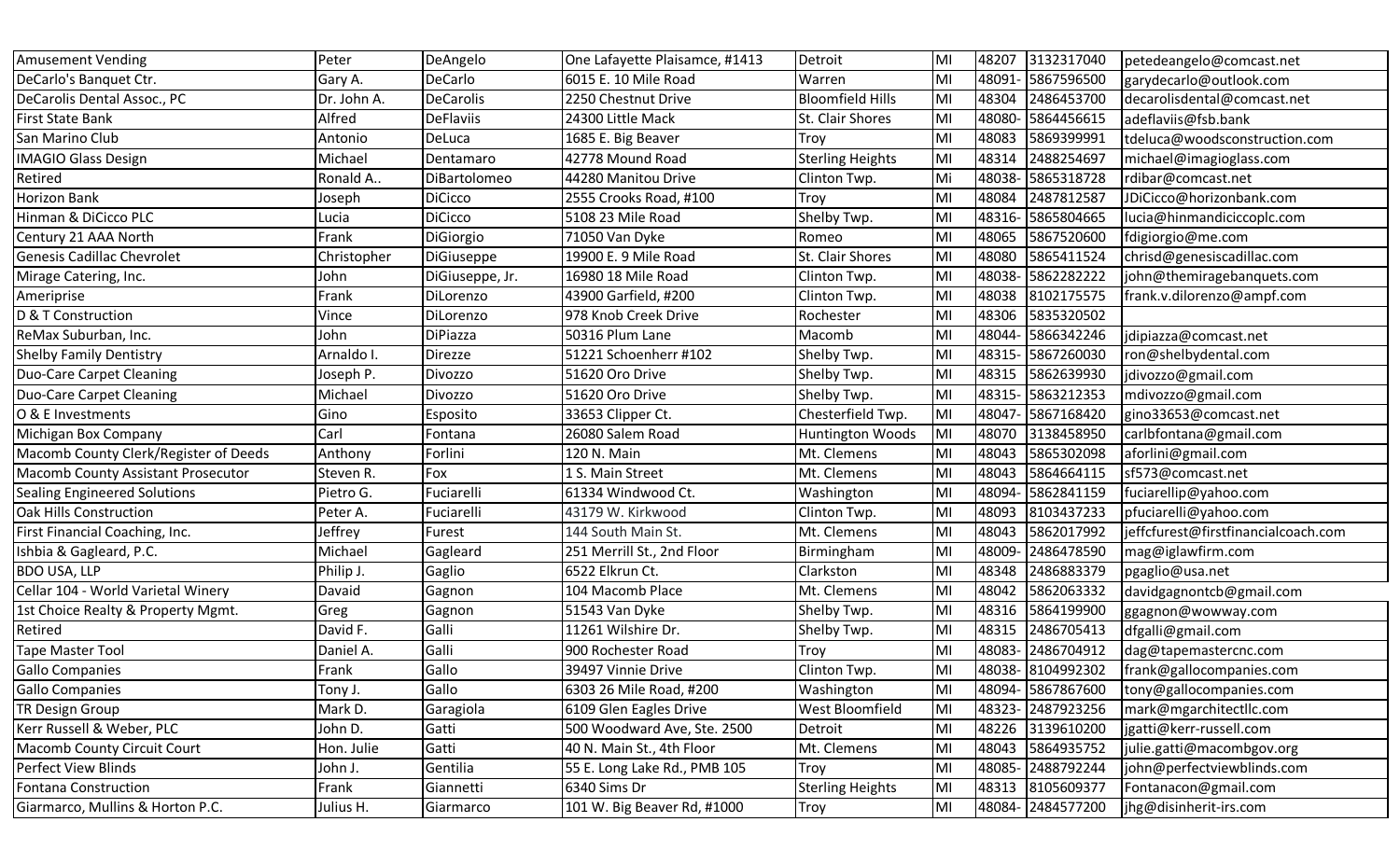| Shelby Foot & Ankle, PLLC                           | Dr. Anthony     | Giordano         | 50505 Schoenherr, #230            | Shelby Twp.             | MI        |        | 48315- 5865803728 | giordanodpm@hotmail.com            |
|-----------------------------------------------------|-----------------|------------------|-----------------------------------|-------------------------|-----------|--------|-------------------|------------------------------------|
| retired                                             | Joseph          | Grimaudo         | 1600 1st Avenue West, #107A       | <b>Bradenton</b>        | <b>FL</b> | 34205  |                   | jg1932@aol.com                     |
| <b>Castlemark Holdings</b>                          | Robert          | Guerrieri        | 49810 Oakland Drive               | Shelby Twp.             | MI        | 48315  | 5869099811        | castlemarkhomes@yahoo.com          |
| Dream Limousine, Inc.                               | John            | Guerrieri        | 49810 Oakland Drive               | Shelby Twp.             | MI        | 48315  | 5864634326        | john@dreamviplimo.com              |
| My3Angels LLC                                       | Juanita         | Hickmon          | 13305 Swan Lane                   | Shelby Twp.             | MI        | 48315  | 3139037745        | lexuscounts@yahoo.com              |
| <b>Resurrection Cemetery</b>                        | George          | Horattas         | 18201 Clinton River Road          | Clinton Twp.            | MI        | 48038  | 5862263401        | ghorattas@mtelliott.com            |
| Keller Williams Realty Lakeside                     | Joseph A.       | lacona           | 45609 Village Blvd.               | Shelby Twp.             | MI        | 48315  | 5865320500        | myrealtor@joeiacona.com            |
| <b>Nothing Bundt Cakes</b>                          | Andrea          | Jones            | 14924 Hall Road                   | <b>Sterling Heights</b> | MI        | 48313  | 5868843666        | andrea.jones@nothingbundtcakes.com |
| <b>Oasis Senior Advisors</b>                        | Victoria        | Jozefiak         | 52363 Storbaelt Ln.               | Macomb                  | MI        | 48042  | 5865968523        | vjozefiak@youroasisadvisor.com     |
| Pilot Financial Group of Raymond James              | Ralph           | Koss             | 19176 Hall Road, Suite 100        | Clinton Twp.            | MI        | 48038  | 5862214950        | ralph.koss@raymondjames.com        |
| United Lawnscape, Inc.                              | Sam             | LaGrasso         | 53920 Dominique Ct.               | Shelby Twp.             | MI        | 48315  | 5867525000        | saml@unitedlawnscape.com           |
| Croskey Lanni, P.C.                                 | Thomas B.       | Lanni            | 52716 Florence Drive              | Shelby Twp.             | MI        | 48315  | 2486595300        | tlanni@Croskeylanni.com            |
| Fern Hill Golf Club                                 | Dario           | Lanni            | 17600 Clinton River Rd.           | Clinton Twp.            | MI        | 48038- | 5862864700        | dario@fernhillgc.com               |
| <b>Florence Cement Company</b>                      | Angelo S.       | Lanni            | 51515 Corridor                    | Shelby Twp.             | MI        | 48315  | 5869972666        | angeloslanni@florencecement.com    |
| Consul of Italy in Detroit                          | Dr. Maria Luisa | Lapresa          | 535 Griswold, Suite 1840          | Detroit                 | MI        | 48226  | 3139638560        | inform.detroit.esterit.it          |
| Italian Tribune Newspaper                           | Dominic J.      | LaRosa           | 13515 Parkridge Dr.               | Shelby Twp.             | MI        | 48315- | 5869158898        | dominiclarosa@yahoo.com            |
| Henry Ford Macomb Hospital                          | Tina            | Lavinio-Mattinen | 15855 Nineteen Mile Rd.           | Clinton Twp.            | MI        | 48038  | 5862632968        | cmattin8@hfhs.org                  |
| Lotito & Lazzara, PC                                | David A.        | Lazzara          | 22525 Hall Road, Ste. A           | Macomb                  | MI        | 48042  | 5864680200        | David.Lazzara@cpanerds.com         |
| Licata's Nail Studio                                | Anthony C.      | Licata, III      | 16751 21 Mile Road                | Macomb                  | MI        | 48042  | 5867182255        | acl.iii@comcast.net                |
| Metzler, Locricchio, Serra & Co.                    | Michael         | Locricchio       | 1800 W. Big Beaver Rd., Ste. #100 | Troy                    | MI        | 48084  | 2488229010        | mlocricchio@mlscocpa.com           |
| Italian American Cultural Society                   | John            | Lolacono         | 43843 Romeo Plank                 | Clinton Twp.            | MI        | 48038  | 5862283030        | iacs@iacsonline.com                |
| Kerr, Russell & Weber, PLLC                         | Kenneth         | Lombardo         | 500 Woodward Ave, Suite 2500      | Detroit                 | MI        | 48226  | 3139610200        | krl37@comcast.net                  |
| Lucido Insurance Agency                             | Joseph          | Lucido           | 39999 Garfield                    | Clinton Twp.            | MI        | 48038- | 5862868200        | joe@lucidoinsurance.com            |
| Lucido Real Estate                                  | Alex M.         | Lucido           | 19455 Mack Avenue                 | Grosse Pte. Woods       | MI        | 48236  | 3138821010        | alex@lucidorealestate.com          |
| <b>Macomb County Prosecutor</b>                     | Peter J.        | Lucido           | 14601 Breza                       | Shelby Twp.             | MI        | 48315  | 5862063133        | peterjlucido@peterjlucido.com      |
| Lucido Insurance                                    | Peter J.        | Lucido, III      | 16717 Fays Court                  | Macomb                  | MI        | 48042  | 5862868200        | peter@lucidoinsurance.com          |
| Maceri Produce                                      | Lori            | Maceri           | 2637 Rusell                       | Detroit                 | MI        | 48307  | 5862160265        | Imaceri65@gmail.com                |
| 16th Judicial Circuit Court                         | Hon. James      | Maceroni         | 40 North Main                     | Mt. Clemens             | MI        | 48043  | 5864695822        | jmaceroni@gmail.com                |
| retired                                             | Hon. Peter      | Maceroni         | 19911 Blackfoot Drive             | Clinton Township        | MI        | 48038  | 5865365079        | peterjmaceroni@gmail.com           |
| E-Zee Set Wood Products                             | Gerald          | Magnotte         | 21650 Coolidge Hwy.               | Oak Park                | MI        | 48237  | 2483980090        | gmagnotte12@gmail.com              |
| Maniaci Wealth Management of Raymond Jame Philip J. |                 | Maniaci          | 18485 Teresa                      | Macomb                  | MI        | 48044  | 5862214955        | philip.maniaci@raymondjames.com    |
| Lucido & Manzella, P.C.                             | Vince           | Manzella         | 39999 Garfield                    | Clinton Twp.            | MI        |        | 48038 5862283900  | attorneymanzella@lucidolaw.com     |
| <b>All American Business Centers</b>                | Dominic         | Maratta          | 13854 Lakeside Circle             | <b>Sterling Heights</b> | MI        | 48313  | 5865804977        | dominic@leaseaabc.com              |
| Caliber Home Loans                                  | Aaron           | Marentette       | 51315 Mound Road                  | Shelby Twp.             | MI        | 48316  | 5868233472        | ajmarentette@gmail.com             |
| Sams Sorrento Pizza                                 | Al              | Marino           | 14 Market Street                  | Mt. Clemens             | MI        | 48043  | 5864683550        | al@sorrentopizza.com               |
| Duro Construction Co., Inc.                         | Peter           | Marrocco         | 11421 Heatherwood Court           | Shelby Township         | MI        | 48315- | - 5867261800      | durocon@comcast.net                |
| Medical Mary HQ, LLC                                | Matthew         | Mauro            | 43530 Elizabeth Road              | Clinton Twp.            | MI        | 48036  | 5862557499        | medicalmaryhq@gmail.com            |
| Premier Estate Planners, LLC                        | Thomas          | Mazza            | 16950 19 Mile Rd, Suite 4         | Clinton Twp.            | MI        | 48038  | 5862287772        | tom@yourplanners.com               |
| Core Insurance Group, LLC                           | Paul            | Meli             | 50787 Corporate Drive             | Shelby Twp.             | MI        |        | 48315 5867134963  | paulm@coreinsured.com              |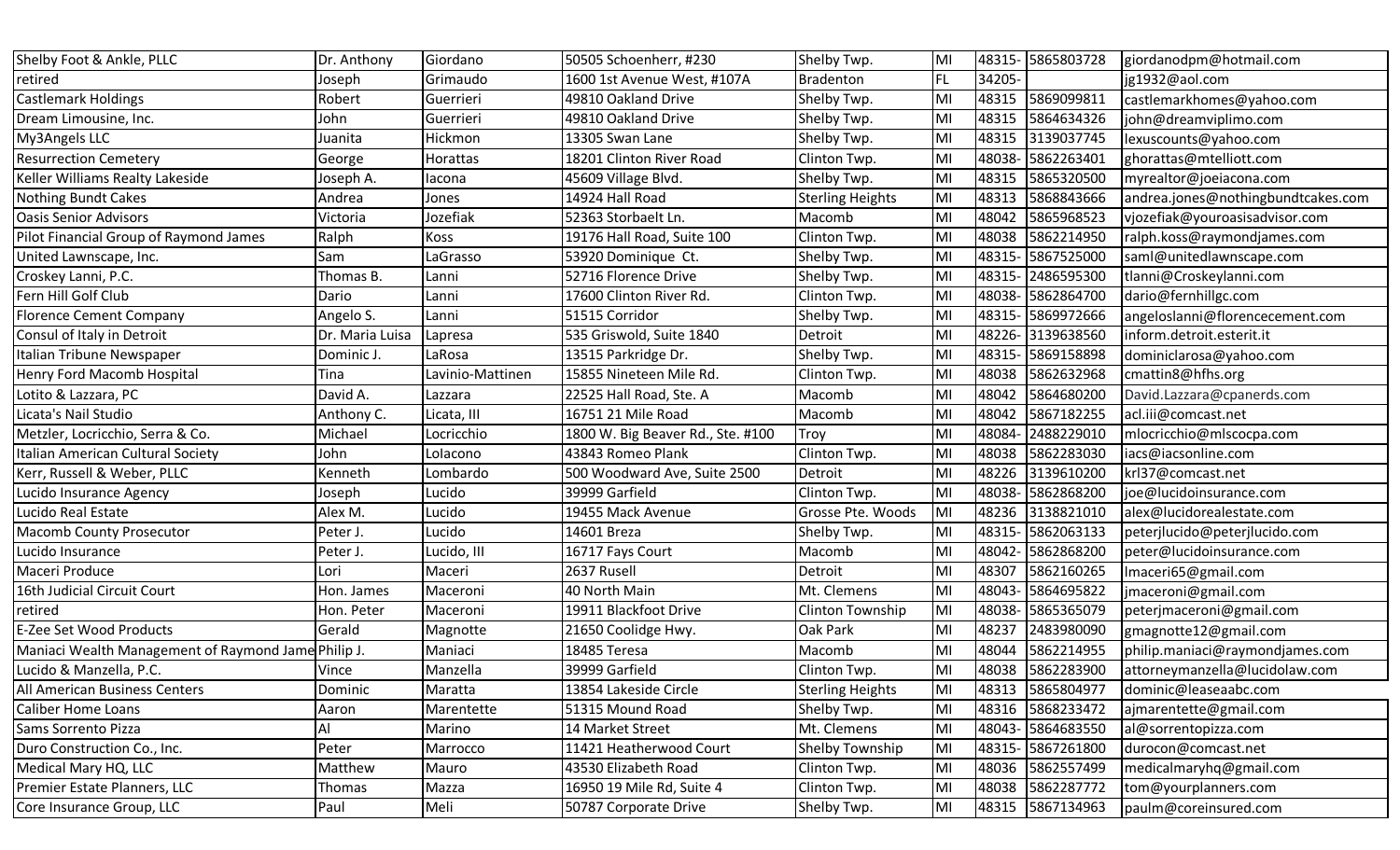| Gompers, Cornish & Barr Insurance         | Frank A.     | Mercurio    | 22955 21 Mile Road             | Macomb                  | <b>MI</b> | 48042  | 5869492300        | fmercurio@gcbinsurance.com         |
|-------------------------------------------|--------------|-------------|--------------------------------|-------------------------|-----------|--------|-------------------|------------------------------------|
| Remax First, Inc.                         | Stefano      | Militello   | 11654 Dearden                  | Warren                  | MI        | 48093  | 5867928000        | steve@stevemilitello.com           |
| <b>Professional Benefit Planners</b>      | lames A.     | Milkey      | 31730 Hoover Rd. #C            | Warren                  | MI        | 48093  | 5864458800        | jim@pbpi.net                       |
| J.P. Morgan                               | Gary         | Minoletti   | 28039 Lansdowne Dr.            | Harrison Twp.           | MI        | 48045  | 5867036494        | minogary@gmail.com                 |
| Retired                                   | Timothy      | Monicatti   | 49576 Nautical Dr.             | Chesterfield            | <b>MI</b> | 48047  | 5868051479        | tsmonicatti@gmail.com              |
| <b>RCC Web Media Agency</b>               | Charles      | Moran       | 76005 Van Dyke Ave.            | Romeo                   | MI        | 48065  | 5863729986        | charles.m@rccwebmedia.com          |
| <b>DTE Energy</b>                         | Jerry        | Norcia      | C/O Kelly Gardner              | Detroit                 | MI        | 48226  | 3132356444        | jerry.norcia@dteenergy.com         |
| <b>Fiat Chrysler Automobiles</b>          | Michael R.   | Notte       | 48728 Jamie Cir.               | Shelby Twp.             | <b>MI</b> | 48317  | 5864973943        | mrn219@att.net                     |
| Paul Anthony Homes                        | Paul/Dennis  | Olivieri    | 56812 Mound Rd.                | Shelby Twp.             | <b>MI</b> | 48316  | 5867867508        | paulanthonyhomes@comcast.net       |
| <b>H&amp;R Block</b>                      | Enzo         | Paglia      | 4989 Skyline Lane              | Washington              | <b>MI</b> | 48094  | 2485280755        | epaglia1@comcast.net               |
| <b>Stellantis North America</b>           | Paul         | Paglia      | 21464 Bay Hills Drive          | Macomb                  | MI        | 48044  | 5869093277        | paul.paglia@yahoo.com              |
| <b>Bedrock Detroit</b>                    | Sam          | Palazzolo   | 630 Woodward Ave.              | Detroit                 | MI        | 48226  | 3135745627        | sam.j.palazzolo@gmail.com          |
| <b>Messina Trucking</b>                   | Vito (Jerry) | Palazzolo   | 6386 Auburn Road               | Shelby Twp.             | MI        | 48317  | 5867310150        | vito.palazzolo@cpa.com             |
| Palumba Landscape, Inc.                   | Anthony J.   | Palumba     | 17902 Red Oaks                 | Macomb                  | MI        | 48044  | 5864777813        | palombalandscape@gmail.com         |
| Dun & Bradstreet                          | Joseph A.    | Pascaretta  | 44174 Astro Drive              | <b>Sterling Heights</b> | MI        | 48314  | 2487094794        | joseph@pascaretta.com              |
| Northwestern Mutual                       | Marty        | Pavlick     | 901 Wilshire, Suite 300        | Troy                    | MI        | 48084  | 2489333908        | marty.pavlick@nm.com               |
| Villa Penna/Penna's of Sterling           | George       | Penna       | 43985 Hayes                    | <b>Sterling Heights</b> | MI        | 48313  | 5865669900        | pennavilla@yahoo.com               |
| Killer Creations Photography &            | Michael      | Peraino     | 642 S. Main                    | Clawson                 | MI        | 48017  | 7346343880        | Info@killercreations.net           |
| Petruzzello's Banquet & Conference Center | Frank        | Petruzzello | 6950 Rochester Road            | Troy                    | <b>MI</b> | 48085  | 2488791000        | petrofrank@yahoo.com               |
| <b>First State Bank</b>                   | Vito         | Pianello    | 11556 26 Mile Road             | Washington Twp.         | MI        | 48094  | 5866757054        | vpianello@fsb.bank                 |
| Picano's Restaurant                       | Domenic      | Picano      | 3775 Rochester Rd.             | Troy                    | Iмı       | 48083  | 2486898050        | monac@picanos.com                  |
| Woodcrafting, Inc.                        | Vincent      | Picciche    | 18220 Malyn                    | Fraser                  | MI        | 48026  | 5863438520        | piccik@comcast.net                 |
| Dena Maries Salon                         | Patricia     | Piccinini   | 35526 Sunset Drive             | <b>Sterling Heights</b> | MI        | 48312  | 5863837812        | pap39_@yahoo.com                   |
| MCM Learning, Inc.                        | Ned R.       | Piccinini   | 31791 Sherman Avenue           | <b>Madison Heights</b>  | MI        | 47071  | 5863930000        | ned@mcmlearning.com                |
| Piccirilli Restaurant                     | Umberto      | Piccirilli  | 52434 Windsor Ct.              | Shelby Twp.             | MI        | 48315  | 5867310610        | piccirilliinc@gmail.com            |
| Angela M. Pippi-Soave, Esq.               | Angela M.    | Pippi-Soave | 8775 Hamilton E.               | <b>Sterling Hts.</b>    | <b>MI</b> | 48313  | 5862144582        | apippi@yahoo.com                   |
| <b>Property Concepts</b>                  | Chris        | Poley       | 40570 Hayes Road               | Clinton Twp.            | MI        | 48038  | 5862292954        | chris@mipropertyconcepts.com       |
| <b>Financial Security Corp.</b>           | Valerio      | Poliuto     | 40355 Emerald Lane E.          | Clinton Twp.            | <b>MI</b> | 48038  | 5864650070        | vpoliuto@comcast.net               |
| Michigan Floors, Inc.                     | Charles      | Promesso    | 43978 N. Gratiot               | Clinton Township        | MI        | 48036  | 5864656980        | mifloors@comcast.net               |
| Nunzio G. Provenzano, P.C.                | Nunzio       | Provenzano  | 23550 Harper Avenue            | St. Clair Shores        | <b>MI</b> | 48080  | 5864892802        | nunzio@nunzioprovenzanopc.com      |
| Randazzo Heating & Cooling                | Gasper       | Randazzzo   | 6627 Pond Dr.                  | Washington              | MI        | 48064  | 5866023368        | gap@randazzohc.com                 |
| Macomb County Treasurer                   | Larry        | Rocca       | 38299 Moravian                 | Clinton Twp.            | MI        |        | 48036- 5868050425 | larocc98@yahoo.com                 |
| State of Michigan                         | Gary         | Rogensues   | 8888 Orrick                    | Commerce Twp.           | MI        | 48382  | 2489538577        | garyrogs@yahoo.com                 |
| Northwestern Mutual                       | <b>Brian</b> | Rorai       | 14151 Lakeside Blvd. N, Ste A  | Shelby Twp.             | MI        | 48315  | 5865328537        | brian.rorai@nm.com                 |
| <b>Pilot Property Group</b>               | Daniel       | Rubino      | 44400 Van Dyke Ave., Suite 100 | <b>Sterling Heights</b> | MI        | 48314  | 5862540900        | danrubino17@yahoo.com              |
| Proforma Marketplace                      | Anthony M.   | Rubino      | 16224 E. 13 Mile Road          | Roseville               | MI        | 48066  | 5868732905        | tony.rubino@proforma.com           |
| Philip P. Ruggeri and Assoc., PC          | Philip       | Ruggeri     | 43231 Schoenherr               | <b>Sterling Heights</b> | MI        | 48313- | 5866850212        | pruggeri@ruggerilegal.com          |
| Lochmoor Automotive Group, Inc.           | Agostino     | Russo       | 19600 Westchester              | Clinton Township        | MI        |        | 48038- 3138863000 | agostino_russo@comcast.net         |
| Westwood Inn Senior Living                | Anna Marie   | Russo       | 19759 23 Mile Road             | Macomb                  | MI        |        | 48042 8105332215  | arusso@westwoodinnseniorliving.com |